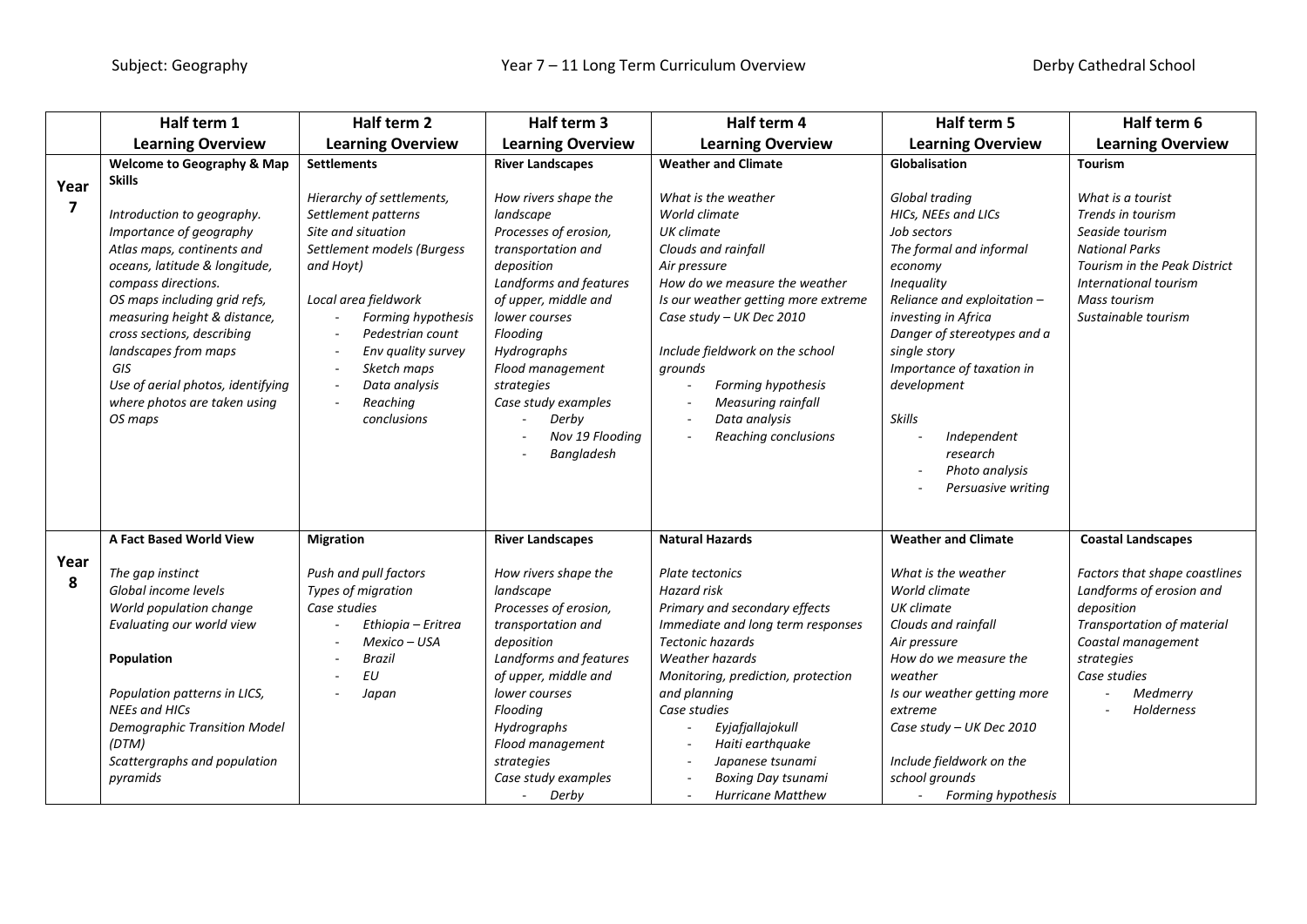|           | Case studies of contrasting<br>policies in China and<br><b>Bangladesh</b>                                                                                                                                                                                                                                                                                                                                                            |                                                                                                                                                                                                                                                                 | Nov 19 Flooding<br><b>Bangladesh</b>                                                                                                                                                                                                             | <b>Cyclone Nargis</b>                                                                                                                | <b>Measuring rainfall</b><br>$\overline{\phantom{a}}$<br>Data analysis<br>Reaching<br>conclusions                                                                                                                                                                                                                                                                                           |                                                                                                                                                                                        |
|-----------|--------------------------------------------------------------------------------------------------------------------------------------------------------------------------------------------------------------------------------------------------------------------------------------------------------------------------------------------------------------------------------------------------------------------------------------|-----------------------------------------------------------------------------------------------------------------------------------------------------------------------------------------------------------------------------------------------------------------|--------------------------------------------------------------------------------------------------------------------------------------------------------------------------------------------------------------------------------------------------|--------------------------------------------------------------------------------------------------------------------------------------|---------------------------------------------------------------------------------------------------------------------------------------------------------------------------------------------------------------------------------------------------------------------------------------------------------------------------------------------------------------------------------------------|----------------------------------------------------------------------------------------------------------------------------------------------------------------------------------------|
|           |                                                                                                                                                                                                                                                                                                                                                                                                                                      |                                                                                                                                                                                                                                                                 |                                                                                                                                                                                                                                                  |                                                                                                                                      |                                                                                                                                                                                                                                                                                                                                                                                             |                                                                                                                                                                                        |
|           | <b>A Fact Based World View</b>                                                                                                                                                                                                                                                                                                                                                                                                       | <b>Resource Management</b>                                                                                                                                                                                                                                      | Asia                                                                                                                                                                                                                                             | Glaciation                                                                                                                           | Africa                                                                                                                                                                                                                                                                                                                                                                                      | <b>Global Issues</b>                                                                                                                                                                   |
| Year<br>9 | The gap instinct<br>Global income levels<br>World population change<br>Evaluating our world view<br><b>Ecosystems</b><br>Global climate zones<br>Global Atmosppheric<br><b>Circulation Model</b><br>Food chains & food webs<br>Adaptations of plants and<br>animals.<br>Ecosystems of the world<br>Arctic<br>Tundra<br>Taiga<br>Temperate grasslands<br>Temperate forests<br>Tropical rainforests<br>Savanna<br>Hot and cold deserts | Introducing resource<br>management<br>Global mapping of resources<br>Contrasts between HICs, NEEs<br>and LICs<br>Food resource management<br>Water resource management<br>Energy resource management<br>How can we manage<br>resources sustainably<br>Fairtrade | Diversity in Asia<br>How climate affects<br>development in Asia<br>Contrasting population<br>problems in Asia<br>Urbanisation and the<br>growth of the megacity<br>Informal settlements in<br>Mumbai<br>Ching $-$ the world's next<br><b>HIC</b> | Glacial processes<br>Landforms of glaciation<br>Why are glaciers melting?<br>Opportunities and challenges of<br>glaciated landscapes | Physical landscape of Africa<br>How has the history of Africa<br>changed its geography<br>How developed are the<br>countries of Africa?<br>The climate and biomes of<br>Africa<br>Is there a future for the Sahel<br>Challenges and opportunities<br>of population change in<br>Africa<br>Challenges and opportunities<br>of urbanisation in Africa<br>Case study - Shell Oil in<br>Nigeria | Climate change and sea level<br>rise<br>The challenge of fast fashion<br>Impacts of a decreasing birth<br>rate<br>How should we measure<br>development?<br>Can we survive on 1 planet? |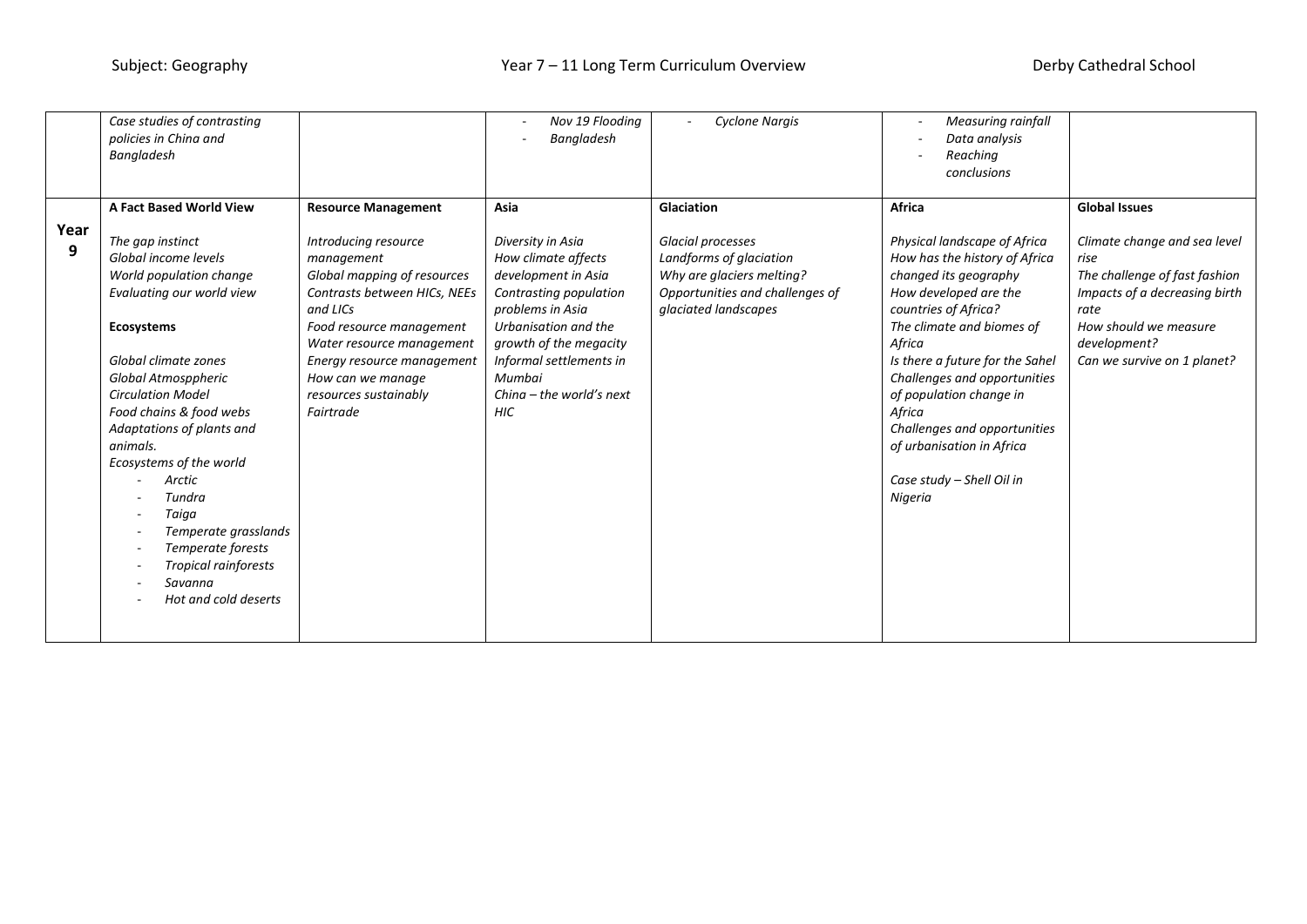|         | Half term 1                                                                                                                                                                                                                                                                                                      | Half term 2                                                                                                                                                                                                                                                                                      | Half term 3                                                                                                                                                                                                                                                                                                        | Half term 4                                                                                                                                                                                                                                                                                                  | Half term 5                                                                                                                                                                                                                                                                                                                                                                        | Half term 6                                                                                                                                                                                             |
|---------|------------------------------------------------------------------------------------------------------------------------------------------------------------------------------------------------------------------------------------------------------------------------------------------------------------------|--------------------------------------------------------------------------------------------------------------------------------------------------------------------------------------------------------------------------------------------------------------------------------------------------|--------------------------------------------------------------------------------------------------------------------------------------------------------------------------------------------------------------------------------------------------------------------------------------------------------------------|--------------------------------------------------------------------------------------------------------------------------------------------------------------------------------------------------------------------------------------------------------------------------------------------------------------|------------------------------------------------------------------------------------------------------------------------------------------------------------------------------------------------------------------------------------------------------------------------------------------------------------------------------------------------------------------------------------|---------------------------------------------------------------------------------------------------------------------------------------------------------------------------------------------------------|
|         | <b>Learning Overview</b>                                                                                                                                                                                                                                                                                         | <b>Learning Overview</b>                                                                                                                                                                                                                                                                         | <b>Learning Overview</b>                                                                                                                                                                                                                                                                                           | <b>Learning Overview</b>                                                                                                                                                                                                                                                                                     | <b>Learning Overview</b>                                                                                                                                                                                                                                                                                                                                                           | <b>Learning Overview</b>                                                                                                                                                                                |
|         | Physical Landscapes in the                                                                                                                                                                                                                                                                                       | Physical Landscapes in the                                                                                                                                                                                                                                                                       | <b>Urban Issues and Challenges</b>                                                                                                                                                                                                                                                                                 | <b>Urban Issues and Challenges</b>                                                                                                                                                                                                                                                                           | The Living World                                                                                                                                                                                                                                                                                                                                                                   | The Living World                                                                                                                                                                                        |
| Year 10 | <b>UK</b>                                                                                                                                                                                                                                                                                                        | UK                                                                                                                                                                                                                                                                                               |                                                                                                                                                                                                                                                                                                                    |                                                                                                                                                                                                                                                                                                              |                                                                                                                                                                                                                                                                                                                                                                                    |                                                                                                                                                                                                         |
|         | Overview of major upland /<br>lowland areas<br>Wave types<br>Weathering and mass<br>movement<br>Coastal processes and<br>landforms of erosion<br>Coastal processes and<br>landforms of deposition<br>Coastal management and<br>engineering<br>Case study: The Holderness<br>Coast, Dorset Jurassic Coast         | River landscapes<br>River processes and<br>landforms along the long<br>profile<br>Human and physical causes of<br>flooding<br>River management<br>Hard engineering<br>strategies<br>Soft engineering<br>strategies<br>Case Studies: The River Tees<br>& Jubilee Flooding                         | Urbanisation and patterns of<br>urban change<br><b>Emergence of megacities</b><br>Urban growth in LICs and<br>NEEs.<br><b>Challenges and Opportunities</b><br>of urban growth<br>Case Study - Lagos                                                                                                                | <b>Challenges and Opportunities</b><br>of urban growth in the UK<br>Case Study: London<br>Population change<br>and housing<br>Transport<br>Greening<br>$\sim$<br>Deprivation and<br>inequality<br>Regeneration<br>Sustainability                                                                             | Food chains, food webs and<br>nutrient cycling<br>Local UK ecosystems<br>Case Study: Hedgerow<br>Global biomes and<br>ecosystems<br>Case study: Amazon<br>Rainforest<br>Characteristics<br>Biodiversity<br>Deforestation<br>Sustainable<br>management<br><b>Field work</b><br>Physical geography fieldwork<br>(river study)<br>Human geography fieldwork<br>(urban study of Derby) | Case Study: Sahara Desert<br>ecosystems<br>Opportunities and<br>challenges in hot<br>deserts<br>Causes of<br>desertification<br>Management<br>strategies to reduce<br>the effects of<br>desertification |
|         | <b>Changing Economic World</b>                                                                                                                                                                                                                                                                                   | <b>Changing Economic World</b>                                                                                                                                                                                                                                                                   | The Challenge of Natural                                                                                                                                                                                                                                                                                           | <b>Resource Management</b>                                                                                                                                                                                                                                                                                   | <b>Issue Evaluation</b>                                                                                                                                                                                                                                                                                                                                                            |                                                                                                                                                                                                         |
| Year 11 | Ways of classifying<br>development<br><b>Economic and social</b><br>measures of development<br>Population change and the<br><b>Demographic Transition</b><br>Model<br>Causes and impacts of rapid<br>population growth<br>Causes and consequences of<br>uneven development<br>Factors influencing<br>development | Economic Futures of the UK<br>Moving towards a post<br>industrial economy<br>Socio-economic change in the<br>rural landscape<br>Impacts of industry on the<br>physical environment<br>The importance of<br>infrastructure<br>The North South Divide<br>The place of the UK in the<br>wider world | <b>Hazards</b><br><b>Weather hazards</b><br>Global Atmospheric<br><b>Circulation Model</b><br>Global distribution of tropical<br>storms<br>Causes, formation, features<br>and structure of tropical<br>storms<br>How climate change might<br>affect distribution, frequency<br>and intensity of tropical<br>storms | Food, water and energy<br>resources as significant to<br>social and economic well-<br>being<br>Overview of resources in<br>relation to the UK<br><b>Food resources</b><br>Areas of surplus and deficit<br>Global patterns of calorie<br>intake and food supply<br>Reasons for increasing food<br>consumption | Critical thinking and problem<br>solving based on pre-release<br>booklet issued 12 weeks prior<br>to exam                                                                                                                                                                                                                                                                          |                                                                                                                                                                                                         |